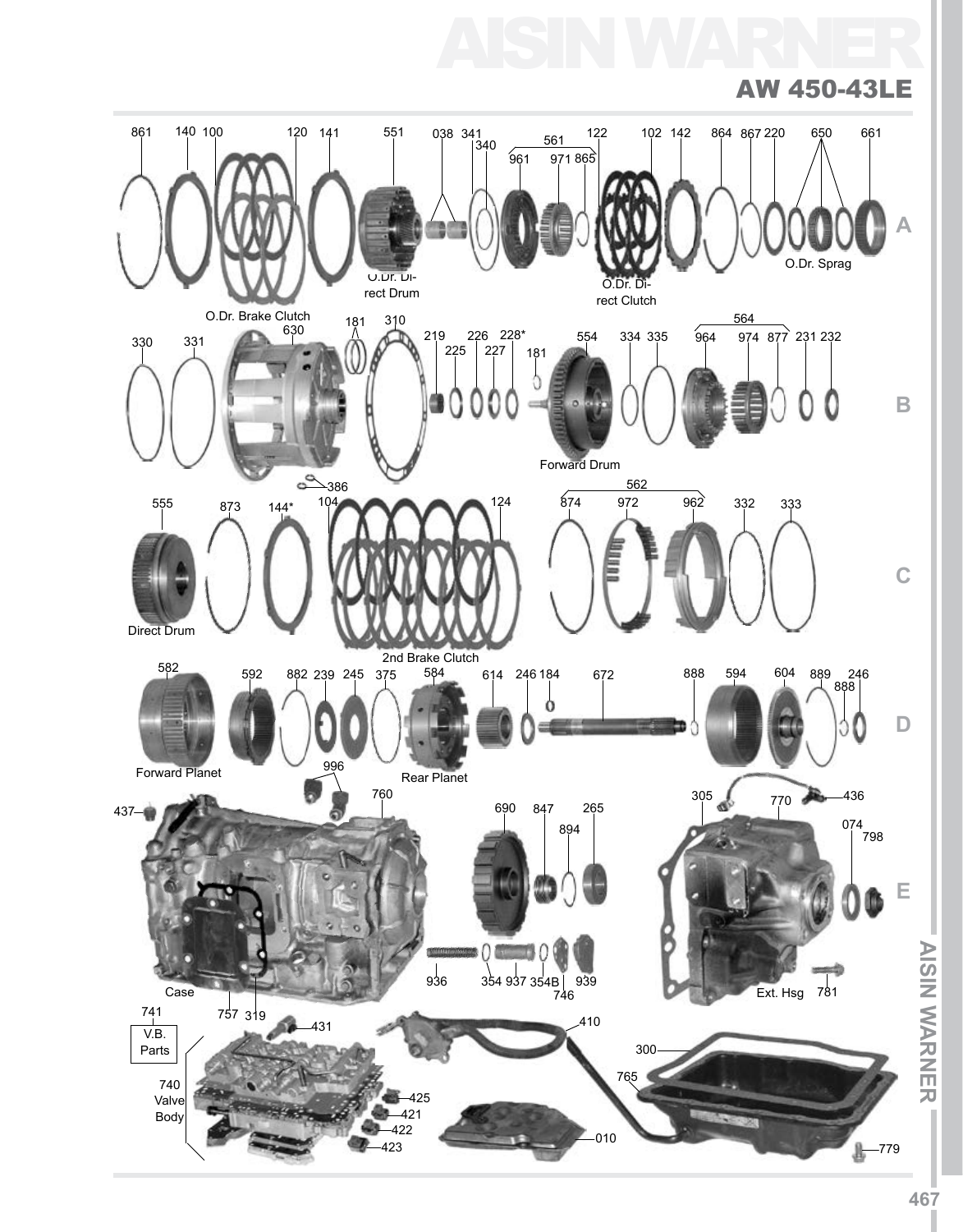### AW 450-43LE

| ILL# Part#<br>QTY<br>REF#<br><b>OVERHAUL KITS</b><br><b>MASTER L/STEEL KITS</b><br><b>MASTER W/STEELS KITS</b><br><b>FILTERS</b><br><b>BUSHINGS</b><br><b>METAL CLAD SEALS</b><br><b>FRICTIONS</b><br><b>STEELS</b><br><b>PRESSURE PLATES</b><br><b>SEALING RINGS</b><br><b>WASHERS &amp; BEARINGS</b><br>$210$ |  | <b>AW 450-43LE</b> |  |
|-----------------------------------------------------------------------------------------------------------------------------------------------------------------------------------------------------------------------------------------------------------------------------------------------------------------|--|--------------------|--|
|                                                                                                                                                                                                                                                                                                                 |  |                    |  |
|                                                                                                                                                                                                                                                                                                                 |  |                    |  |
|                                                                                                                                                                                                                                                                                                                 |  |                    |  |
|                                                                                                                                                                                                                                                                                                                 |  |                    |  |
|                                                                                                                                                                                                                                                                                                                 |  |                    |  |
|                                                                                                                                                                                                                                                                                                                 |  |                    |  |
|                                                                                                                                                                                                                                                                                                                 |  |                    |  |
|                                                                                                                                                                                                                                                                                                                 |  |                    |  |
|                                                                                                                                                                                                                                                                                                                 |  |                    |  |
|                                                                                                                                                                                                                                                                                                                 |  |                    |  |
|                                                                                                                                                                                                                                                                                                                 |  |                    |  |
|                                                                                                                                                                                                                                                                                                                 |  |                    |  |
|                                                                                                                                                                                                                                                                                                                 |  |                    |  |
|                                                                                                                                                                                                                                                                                                                 |  |                    |  |
|                                                                                                                                                                                                                                                                                                                 |  |                    |  |
|                                                                                                                                                                                                                                                                                                                 |  |                    |  |
|                                                                                                                                                                                                                                                                                                                 |  |                    |  |
|                                                                                                                                                                                                                                                                                                                 |  |                    |  |
|                                                                                                                                                                                                                                                                                                                 |  |                    |  |
|                                                                                                                                                                                                                                                                                                                 |  |                    |  |
|                                                                                                                                                                                                                                                                                                                 |  |                    |  |
|                                                                                                                                                                                                                                                                                                                 |  |                    |  |
|                                                                                                                                                                                                                                                                                                                 |  |                    |  |
|                                                                                                                                                                                                                                                                                                                 |  |                    |  |
|                                                                                                                                                                                                                                                                                                                 |  |                    |  |
|                                                                                                                                                                                                                                                                                                                 |  |                    |  |
|                                                                                                                                                                                                                                                                                                                 |  |                    |  |
|                                                                                                                                                                                                                                                                                                                 |  |                    |  |
|                                                                                                                                                                                                                                                                                                                 |  |                    |  |
|                                                                                                                                                                                                                                                                                                                 |  |                    |  |
|                                                                                                                                                                                                                                                                                                                 |  |                    |  |
|                                                                                                                                                                                                                                                                                                                 |  |                    |  |
|                                                                                                                                                                                                                                                                                                                 |  |                    |  |
|                                                                                                                                                                                                                                                                                                                 |  |                    |  |
|                                                                                                                                                                                                                                                                                                                 |  |                    |  |
|                                                                                                                                                                                                                                                                                                                 |  |                    |  |
|                                                                                                                                                                                                                                                                                                                 |  |                    |  |
|                                                                                                                                                                                                                                                                                                                 |  |                    |  |
|                                                                                                                                                                                                                                                                                                                 |  |                    |  |
|                                                                                                                                                                                                                                                                                                                 |  |                    |  |
|                                                                                                                                                                                                                                                                                                                 |  |                    |  |
|                                                                                                                                                                                                                                                                                                                 |  |                    |  |
|                                                                                                                                                                                                                                                                                                                 |  |                    |  |
|                                                                                                                                                                                                                                                                                                                 |  |                    |  |
|                                                                                                                                                                                                                                                                                                                 |  |                    |  |
|                                                                                                                                                                                                                                                                                                                 |  |                    |  |
|                                                                                                                                                                                                                                                                                                                 |  |                    |  |
|                                                                                                                                                                                                                                                                                                                 |  |                    |  |
|                                                                                                                                                                                                                                                                                                                 |  |                    |  |
|                                                                                                                                                                                                                                                                                                                 |  |                    |  |
|                                                                                                                                                                                                                                                                                                                 |  |                    |  |
|                                                                                                                                                                                                                                                                                                                 |  |                    |  |
|                                                                                                                                                                                                                                                                                                                 |  |                    |  |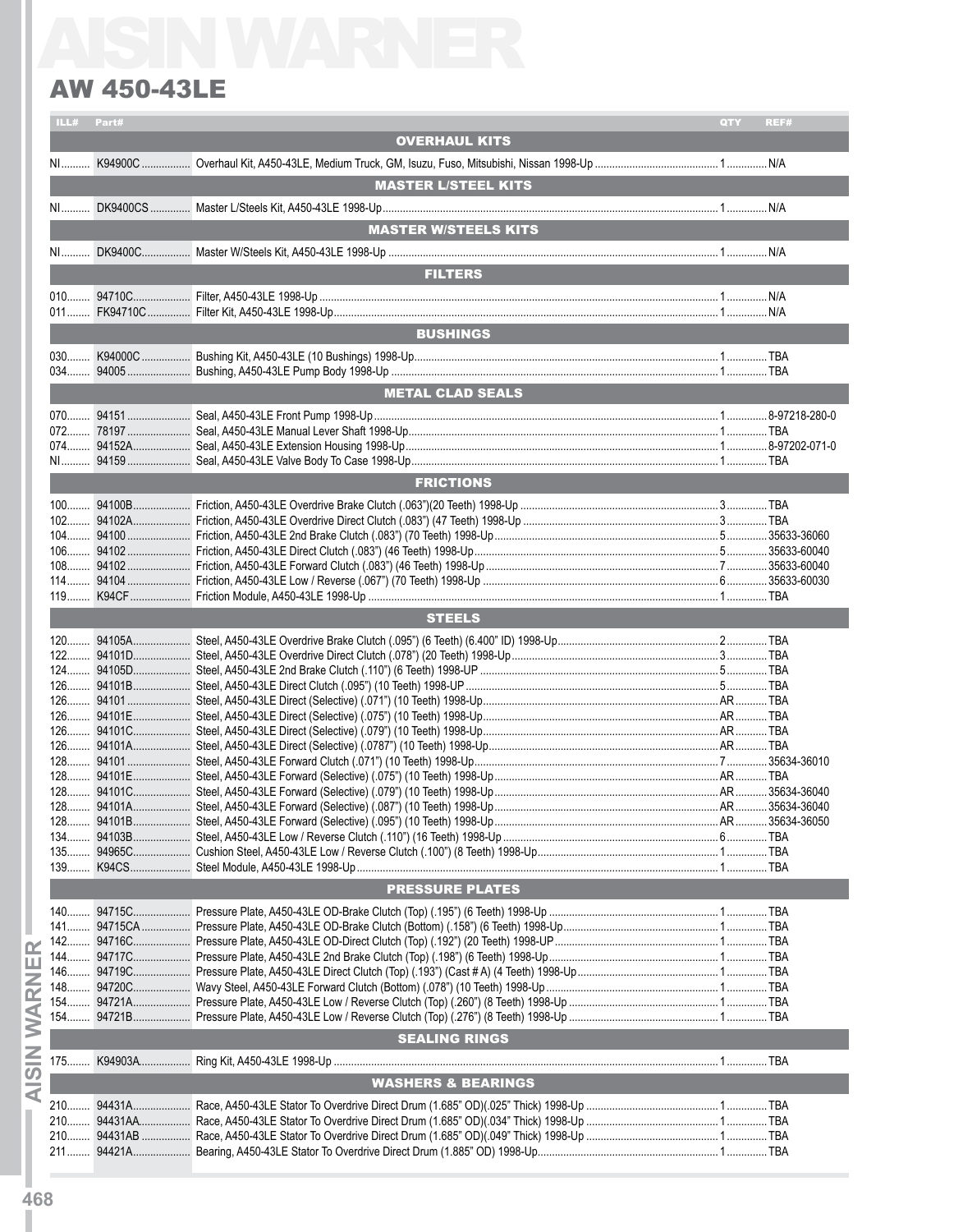## AISIN WARNER AW 450-43LE

| ILL# Part#   |             |                                        | QTY | REF# |
|--------------|-------------|----------------------------------------|-----|------|
|              | 21394437C   |                                        |     |      |
|              |             |                                        |     |      |
|              | 215 94438C  |                                        |     |      |
|              | 21794422A   |                                        |     |      |
|              |             |                                        |     |      |
|              |             |                                        |     |      |
|              | 221 94404C  |                                        |     |      |
|              | 222 94439C  |                                        |     |      |
|              | 223 94419C  |                                        |     |      |
|              |             |                                        |     |      |
|              | 225 94432A  |                                        |     |      |
| 226          | 94423A      |                                        |     |      |
| 228          | 94444A      |                                        |     |      |
|              |             |                                        |     |      |
|              |             |                                        |     |      |
| 228          | 94444AC     |                                        |     |      |
|              | 231 94434A  |                                        |     |      |
| $232$        | 94424A      |                                        |     |      |
|              |             |                                        |     |      |
|              |             |                                        |     |      |
| 237          |             |                                        |     |      |
| 239          | 94445A      |                                        |     |      |
| 245          | 94403C      |                                        |     |      |
|              |             |                                        |     |      |
| $260$<br>263 |             |                                        |     |      |
|              |             |                                        |     |      |
| $265$        |             |                                        |     |      |
|              |             |                                        |     |      |
|              |             | <b>GASKETS &amp; RUBBER COMPONENTS</b> |     |      |
|              |             |                                        |     |      |
|              |             |                                        |     |      |
|              |             |                                        |     |      |
|              |             |                                        |     |      |
|              |             |                                        |     |      |
|              |             |                                        |     |      |
|              |             |                                        |     |      |
|              |             | <b>ELECTRICAL COMPONENTS</b>           |     |      |
|              |             |                                        |     |      |
|              |             |                                        |     |      |
|              |             |                                        |     |      |
|              |             |                                        |     |      |
|              |             |                                        |     |      |
|              |             |                                        |     |      |
|              |             |                                        |     |      |
|              |             |                                        |     |      |
|              |             |                                        |     |      |
|              |             |                                        |     |      |
|              |             |                                        |     |      |
|              |             | <b>PUMPS &amp; PUMP COMPONENTS</b>     |     |      |
|              | 50094911C   |                                        |     |      |
|              |             |                                        |     |      |
|              |             |                                        |     |      |
|              |             |                                        |     |      |
|              |             | <b>DRUMS, PLANETS &amp; SUPPORTS</b>   |     |      |
|              |             |                                        |     |      |
|              | 554 94978C  |                                        |     |      |
|              | 555 94972C  |                                        |     |      |
|              | 560 K94762C |                                        |     |      |
|              |             |                                        |     |      |
|              | 562 K94763C |                                        |     |      |
|              |             |                                        |     |      |
|              |             |                                        |     |      |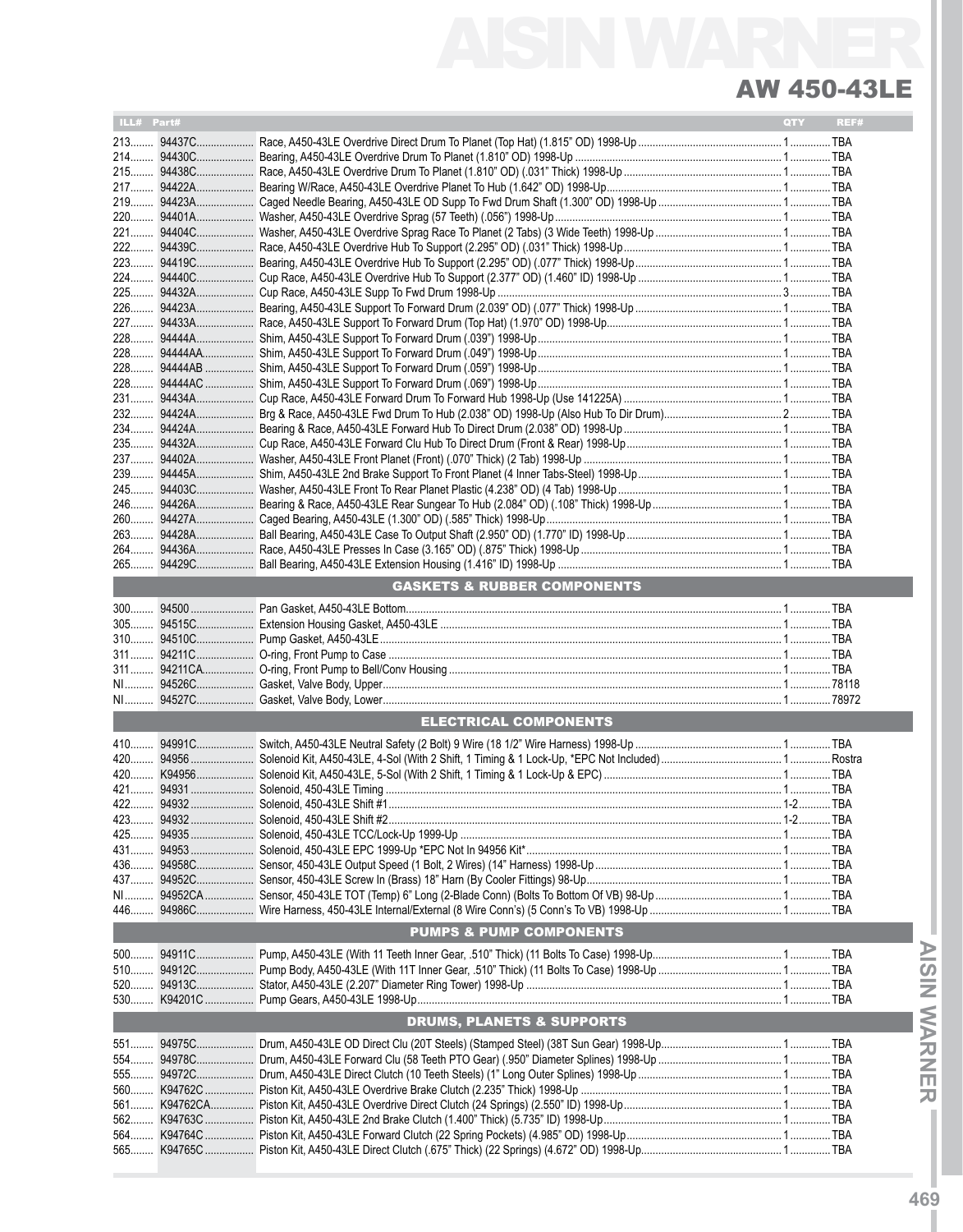## AW 450-43LE

|               | <b>AW 450-43LE</b>                                 |             |
|---------------|----------------------------------------------------|-------------|
| ILL#<br>Part# |                                                    | QTY<br>REF# |
|               |                                                    |             |
|               |                                                    |             |
|               |                                                    |             |
|               |                                                    |             |
|               |                                                    |             |
|               |                                                    |             |
|               |                                                    |             |
|               |                                                    |             |
|               |                                                    |             |
|               |                                                    |             |
|               |                                                    |             |
|               |                                                    |             |
|               |                                                    |             |
|               |                                                    |             |
|               |                                                    |             |
|               | <b>SPRAGS &amp; ONE WAY CLUTCHES</b>               |             |
|               |                                                    |             |
|               |                                                    |             |
|               |                                                    |             |
|               |                                                    |             |
|               |                                                    |             |
|               |                                                    |             |
|               |                                                    |             |
|               |                                                    |             |
|               |                                                    |             |
|               | VALVE BODY COMPONENTS                              |             |
|               |                                                    |             |
|               |                                                    |             |
|               | <b>CASES, PISTONS, SPRINGS &amp; MISCELLANEOUS</b> |             |
|               |                                                    |             |
|               |                                                    |             |
|               |                                                    |             |
|               |                                                    |             |
|               |                                                    |             |
|               |                                                    |             |
|               |                                                    |             |
|               |                                                    |             |
|               |                                                    |             |
|               |                                                    |             |
|               |                                                    |             |
|               |                                                    |             |
|               |                                                    |             |
|               |                                                    |             |
|               |                                                    |             |
|               |                                                    |             |
|               |                                                    |             |
|               |                                                    |             |
|               |                                                    |             |
|               |                                                    |             |
|               |                                                    |             |
|               |                                                    |             |
|               |                                                    |             |
|               |                                                    |             |
|               |                                                    |             |
|               |                                                    |             |
|               |                                                    |             |
|               |                                                    |             |